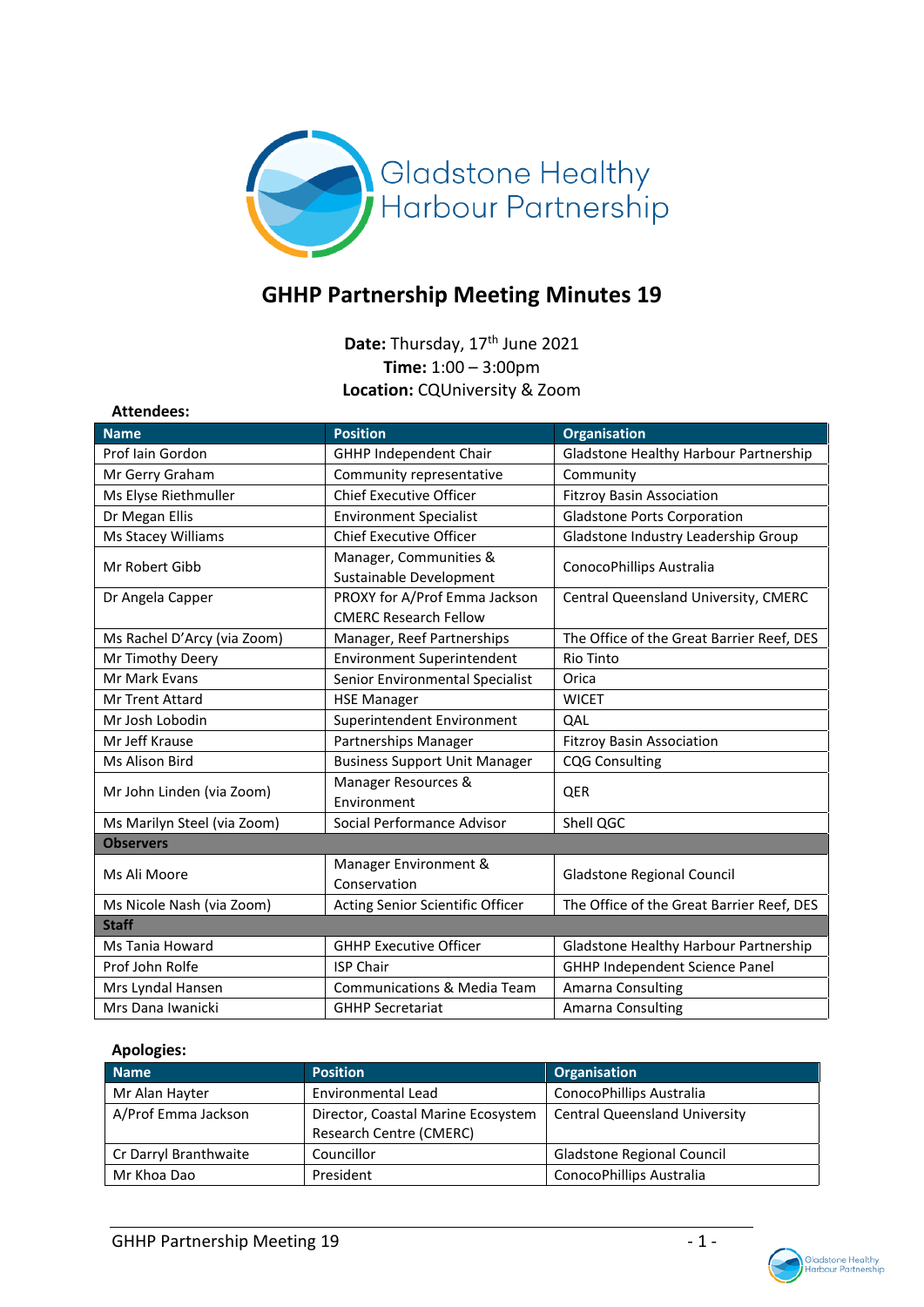| <b>Name</b>          | <b>Position</b>                | <b>Organisation</b>                |
|----------------------|--------------------------------|------------------------------------|
| Mr Jack Taylor       | General Manager, HSE           | ConocoPhillips Australia           |
| Ms Sarah Steel       | <b>Environment Advisor</b>     | Shell QGC                          |
| Mr Thomas Hayes      | Hatchery & Fishery Manager     | <b>Gladstone Area Water Board</b>  |
| Ms Grace Duckham     | Stakeholder Relations &        | Gladstone Area Water Board         |
|                      | <b>Communications Advisor</b>  |                                    |
| Ms Patrice Brown     | Company Director/Founder       | <b>CQG Consulting</b>              |
| Dr Richard Brinkman  | Research Program Director      | <b>AIMS</b>                        |
| Ms Anthea Bennett    | Manager Planning Environment & | <b>Gladstone Ports Corporation</b> |
|                      | Sustainability                 |                                    |
| Mr Brent McLellan    | <b>PCCC TUMRA Manager</b>      | <b>GIDARJIL</b>                    |
| Mr Paul Van der List | Superintendent Environment     | <b>NRG</b>                         |

# **Agenda Item 1 - Introduction**

Meeting started: 1:06pm

The GHHP Chair welcomed the Partners and Management Committee members in attendance and introduced Tania Howard as the new Executive Officer and paid thanks to Gerry Graham and Lyndal Hansen for their work as Chair and EO positions previously.

The Chair provided an acknowledgement to country and paid respects to Elders past, present and emerging. The Chair also thanked CQUniversity for providing the meeting space.

### 1.3 Previous Partnership Meeting Minutes

Previous meeting minutes from Partnership Meeting 18 were accepted as a true and accurate record.

**Moved:** Gerry Graham **Seconded:** Dr Megan Ellis

# **Agenda Item 2 – Reports**

#### 2.1 GHHP Chair Report

The GHHP Chair gave a brief overview of his work and background since this was his first Partnership Meeting outside of meeting some of the Partners at the report card launch. The Chair gave a verbal report on his tasks performed since taking on his role.

Items to note:

- Launch of 2021 Report Card is locked in for 2<sup>nd</sup> February 2022.
- Looking to bring new Partners on for 2021/22. Have had positive conversations with Gladstone Airport, Smit Lamnalco and Sea Link. Meeting with Cement Australia, as well.
- He assisted with the recruitment of the EO position for GHHP which was filled in mid-May.

# 2.2 GHHP Executive Officer Report

The GHHP Executive Officer gave a brief introduction including an overview of her work background in taxation and finance with experience in industry and governance. The EO advised the Partners that she started in the role one month ago and will be working three days a week (Monday to Wednesday).

Items to note:

• Meeting with Office of Great Barrier Reef (OGBR) staff next week along with the EO from Wet Tropics.

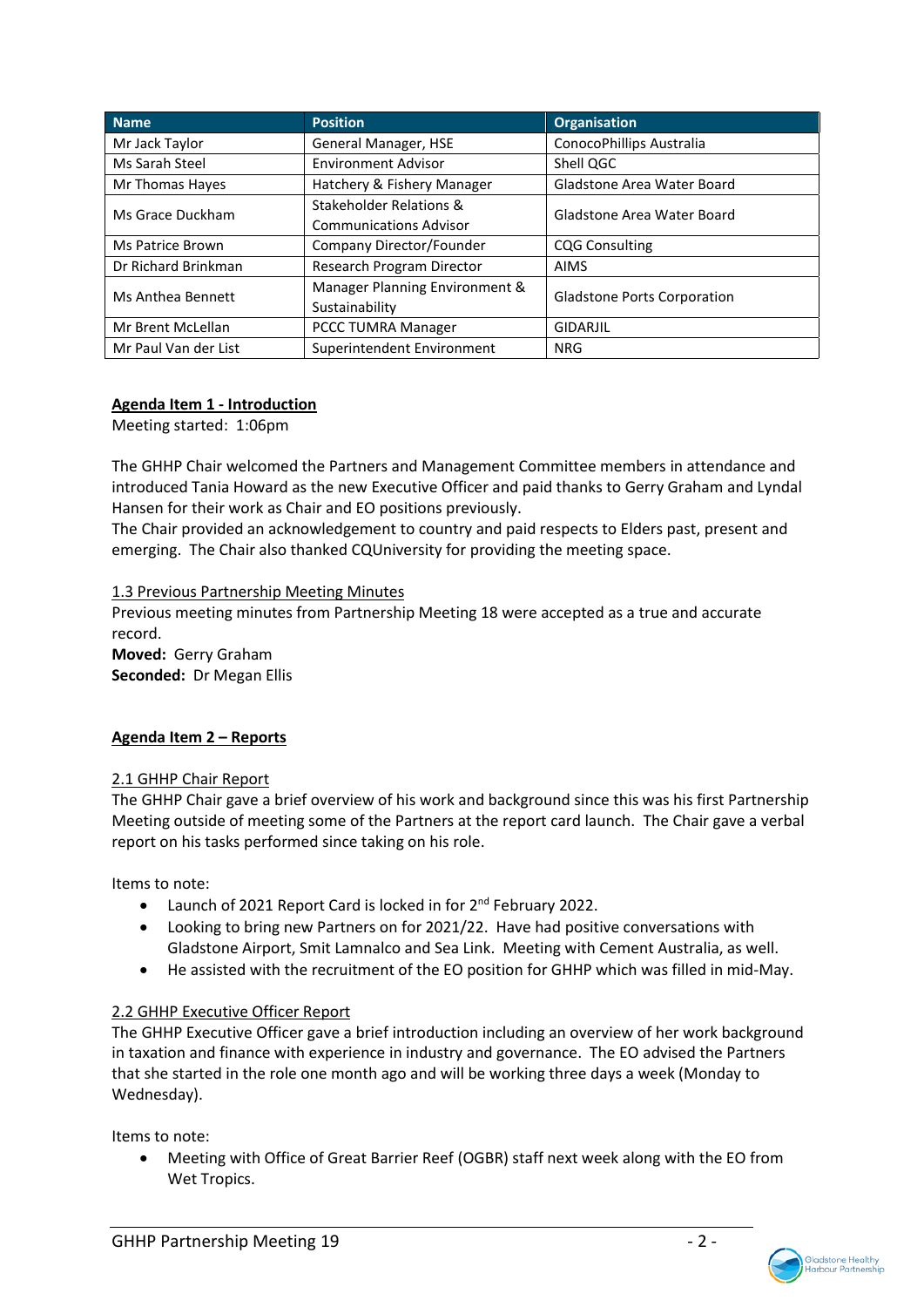• Focussed on meeting current Partners along with securing further Partners and community representatives.

# 2.3 GHHP Finance Report

Elyse Riethmuller provided a Finance Report for the 2020/21 Financial Year.

Items to note:

- GHHP has three (3) areas of business: Operations, Science Program and Communications and Media.
- Year to date expenditure is tracking as expected.
- GHHP is on track to have an approximate \$115,000 carryover at EOFY.

#### 2.4 GHHP Science Program Report

ISP Chair Prof John Rolfe reviewed the GHHP Science Program Report noting that everything is running smoothly for the 2021 report card with most data collected and reports starting to come in. The program is building up a good reservoir of knowledge and data.

| <b>Project ID</b>                                        | <b>Status</b>                                        |
|----------------------------------------------------------|------------------------------------------------------|
| ISP005: Social, Cultural, Economic Indicators            | Not contracted/conducted in 2021.                    |
| ISP006-2020-21: Model Housing and Updates for the        | Project has been contracted. New model               |
| Gladstone Harbour Model, Gladstone Hydrodynamic          | maintenance project being developed for 2021-22.     |
| Model and CONNIE Module, CSIRO                           |                                                      |
| ISP009-2020-21: DIMS maintenance, AIMS                   | All tasks required to produce report card have been  |
|                                                          | completed. A new DIMS maintenance project is         |
|                                                          | being developed for 2021-22.                         |
| ISP011-2021: Seagrass Indicators, JCU/TropWATER          | Project contracted and in progress. Draft report     |
|                                                          | expected in June 2021.                               |
| ISP012: Cultural Heritage Indicators                     | Not contracted/conducted in 2021.                    |
| ISP013-2021: Fish Recruitment Indicators, Infofish       | Project contracted and in progress. Fish recruitment |
|                                                          | surveys completed and draft report received and      |
|                                                          | reviewed by ISP.                                     |
| ISP014-2021: Coral Indicators, AIMS                      | Project contracted and in progress. Fieldwork        |
|                                                          | completed in May 2021.                               |
| ISP015-2021: Mud Crab Indicators, CQU                    | Project contracted and in progress. Fieldwork        |
|                                                          | commenced and expected completion in June 2021.      |
| ISP018: Mangrove Indicators, JCU/TropWATER               | Not contracted/conducted in 2021.                    |
| ISP023A-2021: Fish Health Indicators, CQU                | Project contracted and in progress. Fieldwork        |
|                                                          | commenced.                                           |
| ISP023B-2021: Visual Fish Condition Indicators, Infofish | Project contracted and in progress. Fieldwork        |
|                                                          | concluded in May 2021 with draft report being        |
|                                                          | reviewed by ISP.                                     |

A summary of the science projects and status is below:

Items to be noted:

- Monitoring being reduced to include essential indicators and stagger the less variable indicators that have proved more stable like Social, Economic and Cultural. This will allow the Science Program to meet the budget and have more funds available in a long-term reserve.
- Fish Health will have three (3) years of data after this year which provides more of a baseline. It will not be included in 2021-22 report card. Report card will include Economic indicators in 2021-22, then Social the following year and Cultural the year after that.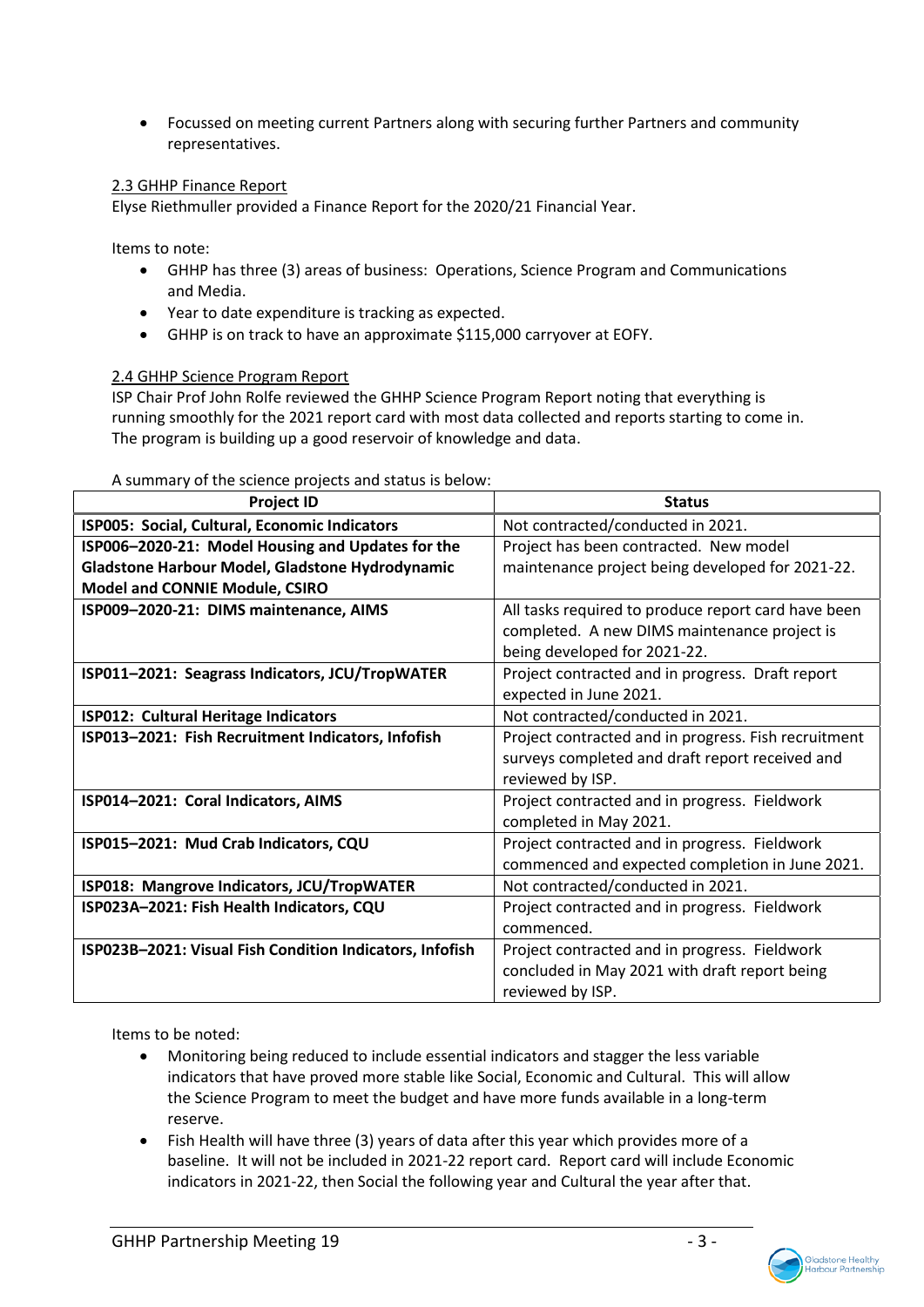- Additional tasks given to the Science Program from the OGBR include: Stewardship Management Response Report (led by Comms Team), Urban Water Stewardship Report (through Gladstone Regional Council), Human Dimensions (in science stage) and Litter.
	- Litter indicator options include the Drain Buddies program or report on beach cleanups. Drain Buddies has proven success in Gladstone and Rockhampton; beach cleanups have a standardised approach and known database. ISP preference is to use beach clean-ups but exploring options to include some of the Drain Buddies program, as well.
- ISP held a Mud Crab Workshop earlier in the year as mud crabs were performing poorly and wanted to review if they were being assessed the best way. It was noted that GHHP are the only program in Queensland with an ongoing monitoring program and it's important to keep monitoring mud crabs twice/year.
	- The three (3) mud crab indicators are: 1. Catch rate (catch per unit), 2. Sex ratio (males to females) and 3. Rust lesions

# *Partner's questions/comments:*

- Will the four (4) additional tasks from OGBR be included in the annual report card? These will be reported separate to the current report card indicators.
- When will Partners get to see the Urban Water Stewardship Report? The Urban Water Stewardship Report results will be published as part of the GHHP Stewardship Management Report. ISP will review the report and then it is on to the MC for final approval to be published.

# 2.5 GHHP Media and Communications Report

Lyndal Hansen provided a report and brief presentation on the work completed by the Communications and Media team over the past six (6) months since the last Partnership meeting. She also advised that her company Amarna has held the Comms contract for the last eight (8) years with the addition of the Secretariat position a few years later and will be finishing these roles at the end of the current financial year. Lyndal wished GHHP all the best for the future.

Items to be noted:

- High importance moving forward for Comms Team to focus on relations with schools, including engagement of teachers, students and parents through books, report cards, catchment stories and educational resources.
- GHHP had a strong presence at the recent Ecofest event that had approx 6,000 attendees. The Comms Team distributed 350 report cards, 650 story books and had 300 views of the virtual tour through a QR coded corflute.

# *Partner's questions/comments:*

• What is the process for contracts if Amarna is not contesting for the Comms and Secretariat contract?

GHHP is working with FBA to go out to tender and hope to finalise a contract within the next three (3) months.

# 2.6 Federal and State Funding Requirements

Rachel D'Arcy from the Office of the Great Barrier Reef gave a verbal review of the federal and state funding requirements advising that GHHP currently has a 2-year grant deed through to June 2022.

Items to note:

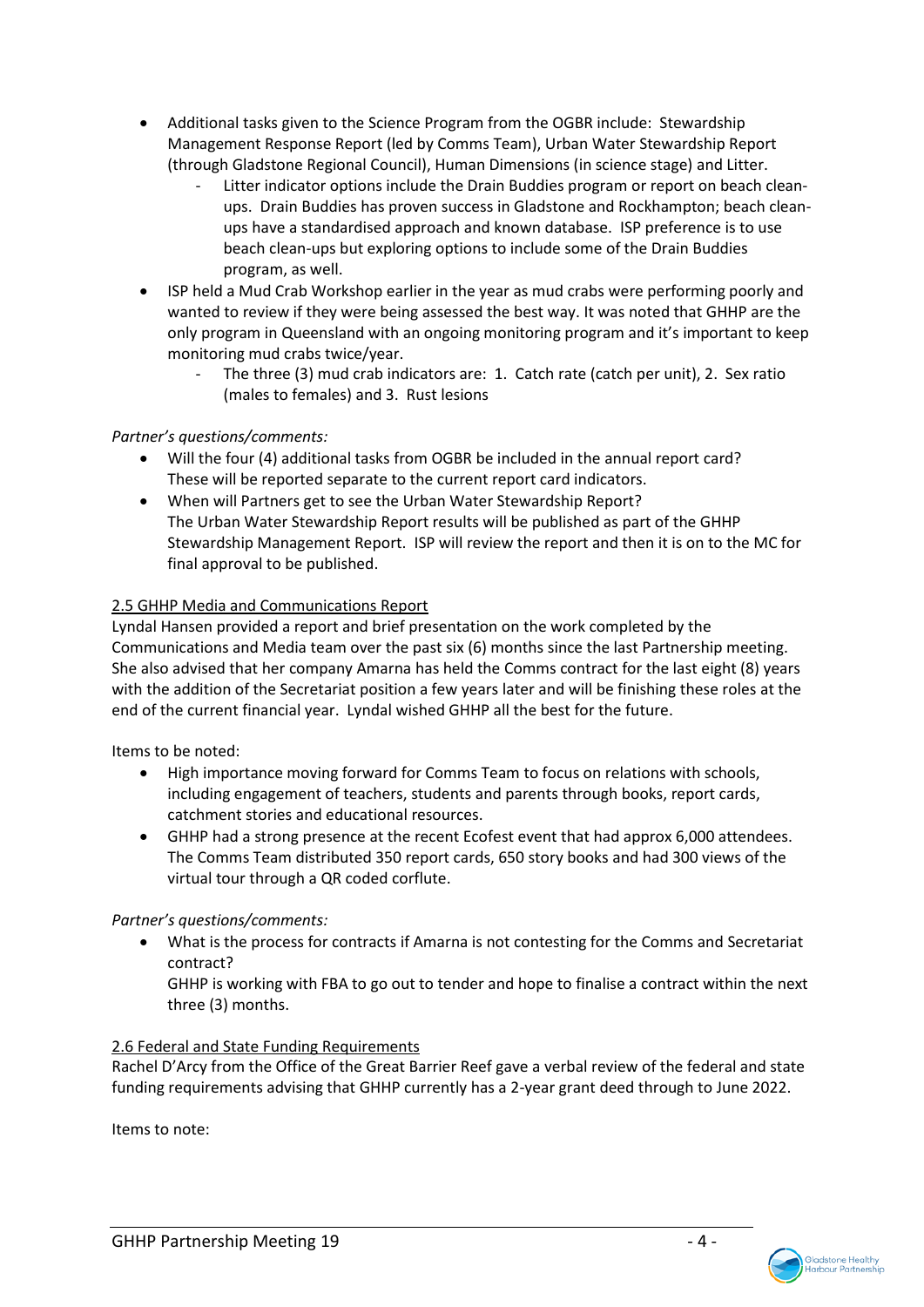- GHHP received \$300,000 from the QLD Government and \$165,000 from the Australian Government this year. Funds committed for the 2021/22 FY are \$300,000 from QLD Government and \$186,000 from the Australian Government.
- Historically, GHHP has received more money from the QLD Government than the other four (4) Reef Regional Report Card Partnerships. The amount from the Australian Government is similar across all partnerships.
- The new QLD Government budget has an allocation of \$270m over five (5) years to cover programs out of OGBR and other departments. No allocation as yet for the Reef Regional Report Card Partnerships but should know more on the financial commitments in the next one (1) to two (2) months.

# *Partner's questions/comments:*

• What is the time period for the Australian Government funding requirements? Unable to advise as time period is uncertain; they tend to work more on a year-to-year basis. The Chair noted that he is in conversation with the Chairs of the other Regional Report Cards to submit a proposal for renewed funding from July 2022 onwards.

# **Agenda Item 3 – Items requiring decision**

# 3.1 Adoption of the 2021/22 Budget

Dr Megan Ellis gave a background on the development of the GHHP Budget Principles during the end of last year with an importance put on building a surplus of \$100,000 each year to allow a reserve for any once-off major events.

Elyse Riethmuller reviewed the proposed 2021/22 Budget noting that the PCIMP figure was not included. GHHP has tried to work the Budget Principles around no increased membership contributions to the Partners. GHHP is not making great lengths on increasing the surplus, but certainly are not going backwards.

Items to be noted:

- Income of \$751,050 with current membership contributions. Any new Partners that come on board will create additional income for GHHP.
- Operating on the agreed budget principles with budgets for the three (3) areas of business: Operational, Science and Communications and Media.

# *Partner's questions/comments:*

- Good to have a reserve in the budget to allow for any potential one-off weather events.
- Are there any plans for any once-off events? Plan to utilise the two (2) science models to look at additional rounds of the most affected samplings.

# *The GHHP 2021/22 Budget was accepted and adopted by all GHHP Partners.*

**Moved:** Elyse Riethmuller **Seconded**: Dr Megan Ellis

# 3.2 Adoption of 2021/22 Partner Contributions

The 2021/22 Partner contributions were presented to Partners advising that there was no increase to contributions. Invoices will be going out to Partners shortly and due by 31 October 2021 as per the Governance Charter.

*GHHP 2021/22 Partner Contributions were accepted and adopted by all GHHP Partners.*